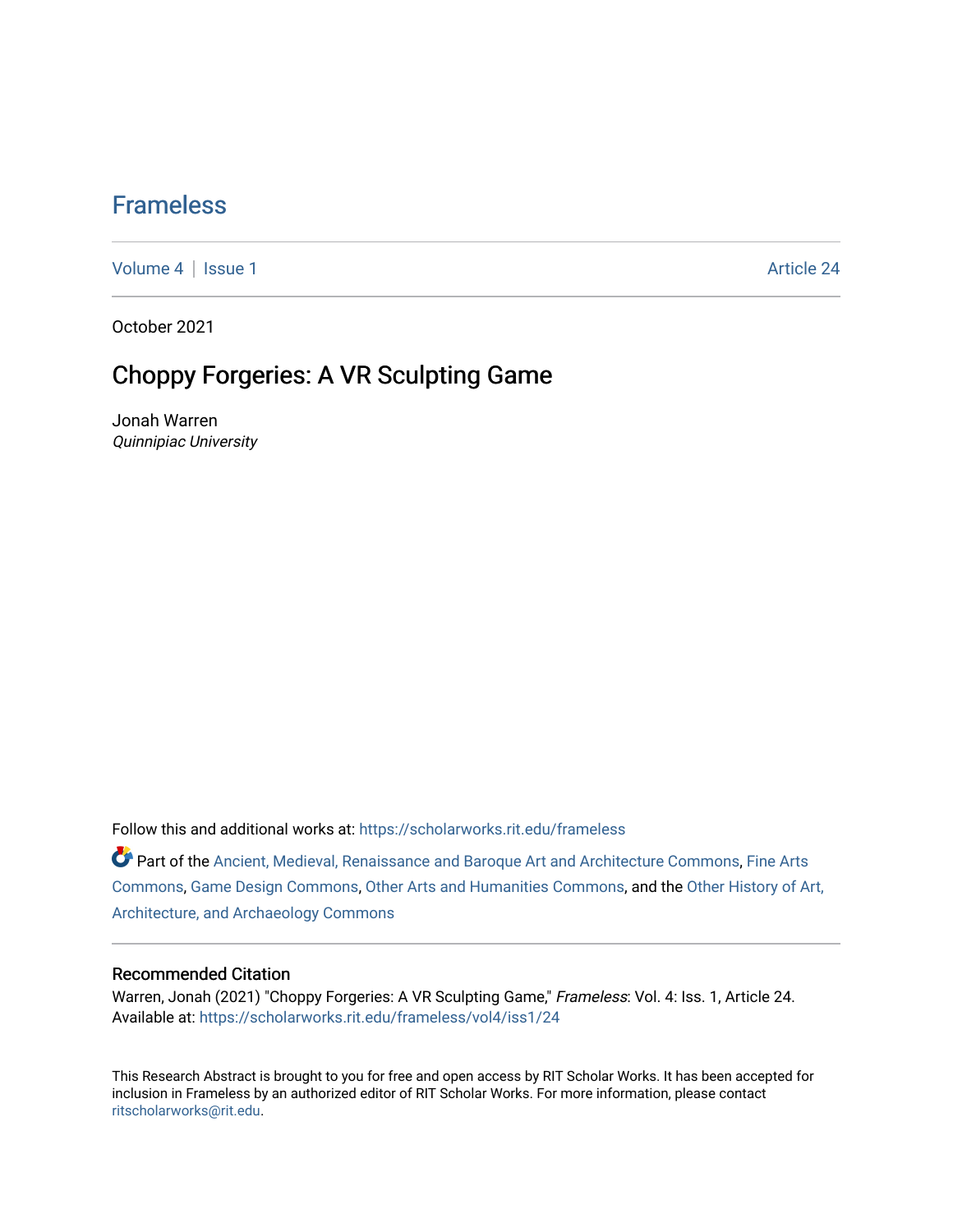# **FRAMELESS**

# **Choppy Forgeries: A VR Sculpting Game**

**Jonah Warren\*** Quinnipiac University

Choppy Forgeries is a fast-paced sculpting game made for virtual reality headsets. The game is intended to give players the opportunity to practice and appreciate the skills associated with artmaking and sculpture (Seeley and Kozbelt, 2008, 163–166) in a fun, light- hearted, competitive context. The game also requires players to closely examine and engage with famous classical sculpture from art history through its gameplay.

#### **I. SETUP**

In Choppy Forgeries, the player is first presented with abstracted recreations of classical sculptures in voxel form. There are currently three to choose from: Myron's Discobolus, Michelangelo's David, and The Thinker by Auguste Rodin. 3D models of the sculptures were downloaded from the Scan the World project (MyMiniFactory, n.d.) and abstracted into voxels using 3D modeling software. The player can choose from low, medium, and high-resolution settings, determining the number voxels in each recreation, loosely mapping to difficulty.

*\**Corresponding Author, Jonah Warren  *Submitted April 15th, 2022 Accepted April 15th, 2022 Published online April 18th, 2022*



*Fig. 1. Three classical sculptures the player can choose to copy: Discobolus, David and The Thinker.*

#### **II. CONFIGURATION**

Prior to playing, the player can choose their "sculpting hand" on a configure screen available from the main menu to determine which hand they sculpt with. The configuration menu also allows the player to rearrange the initial position of the goal sculpture and the player's copy to ensure a comfortable in-game experience and facilitate stationary setups. Players can also practice moving the sculptures as they would within the game, rotating both sculptures with the joystick on their sculpting hand's controller, or moving both sculptures with the joystick on the other.